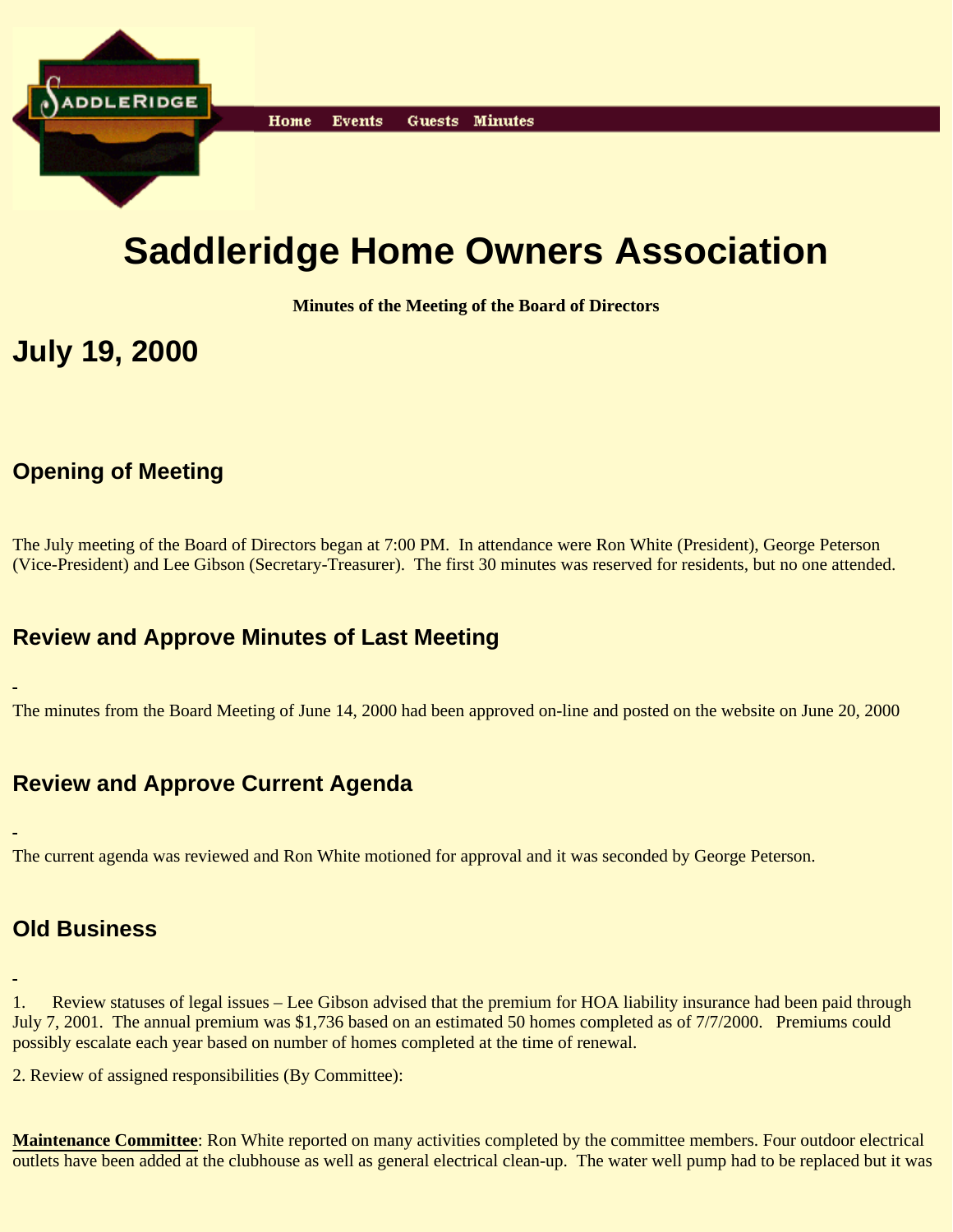under warranty so the HOA had to pay \$497 for parts and labor. Plans are being made to remove the broken sign up front as soon as means of disposal are determined. Others tasks to be done include putting a door in the well house, a new lock on the bathroom door, a new lock on the Architectural Committee Room and watering the trees up front. The Board still wants to review others options for water conditioning service and recommendations from the Committee will be forthcoming. The required Waste Water Contract has been renewed for another year at \$150 /year.

**Clubhouse Committee:** Lee Gibson reported that clubhouse July reservation dates and rules have been added to the website. We plan to publish all 2000 reservation dates soon. The Clubhouse Committee needs new members and Lee will coordinate this effort. A back-up is also needed to relieve Barbara Wilson as needed.

**Neighborhood Committee:** Lee Gibson reported that the Neighborhood Committee is finalizing plans for National Night Out on August 1, 2000 at 6:30 PM. Sheriff Don Montague and Sgt. Alan Bridges will attend to discuss the Neighborhood Watch Program. Blocks and Block Captains have been defined and more volunteers will be solicited at the meeting to help out. The committee will furnish hot dogs and drinks and each resident should bring a dish to share. Lee wrote an article on our planned activities for the National Association of Town Watch that should appear in their annual report on all National Night Out activities across the USA. Donna and Lou Marczynski distributed flyers by hand to all residents. Reminders will be distributed this weekend. The next goal for the committee is to publish a quarterly newsletter on all activities in Saddleridge.

**Architectural Committee:** George Peterson met with the Architectural Committee on July 19, 2000 prior to the Board Meeting. Steve Mathies is being considered for an opening in October to replace Duane Wilson. Wink Dickey is continuing work on a database to store all information related to Architectural Committee activities, i.e. house plans approved, lot number, builder, etc. The Board agreed to convert the extra room in the Clubhouse to a file area for the Architectural Committee. Wink Dickey is trying to get cabinets and Duane & Barbara Wilson are donating a desk. Separate locks will be installed to ensure security of the area.

**Homepage/Database Committee: George Peterson continues to update the database with new information as received from the collection agency, i.e. dues payments, addresses, etc. He is also concerned about a back up for database activities. We still need members on this committee. Resident Committees have been posted on the website for resident review and to recruit volunteers.**

**Nomination Committee:** Ron White continues to recruit residents for this committee. Rick Cardenas has volunteered and is taking the lead but needs help. The goal is to come up with a list of potential candidates to serve on the Board for the next year.

Ron White motioned and George Peterson seconded that we accept a resolution to admit a 4<sup>th</sup> Board Member, splitting the role of the Secretary/Treasurer. The resolution passed, and the Board is looking for a Treasurer immediately. In order to ensure